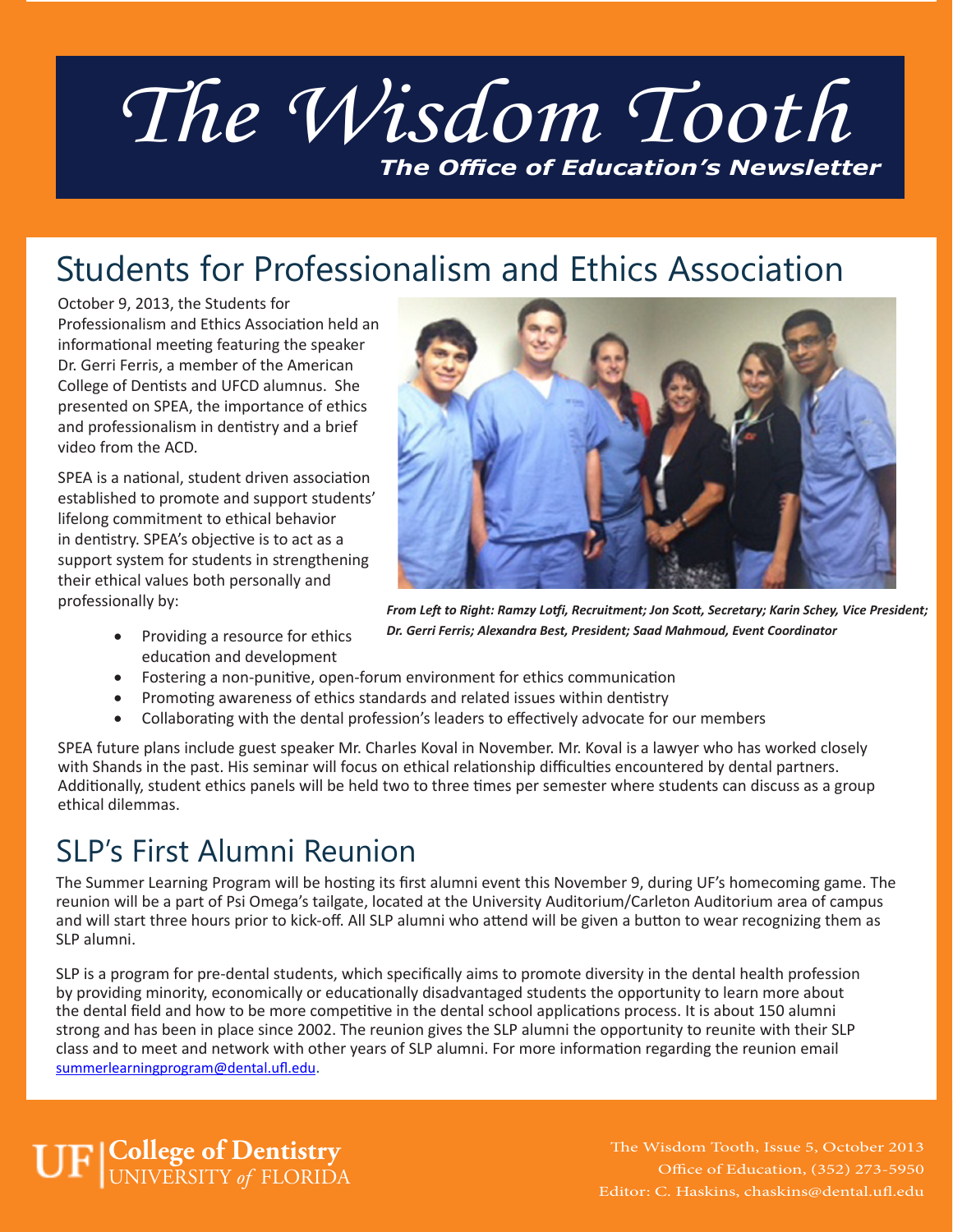### UFCD's Case-Base Learning Faculty Development Week:

During 2013's Fall Break Week, nine faculty from UF's College of Dentistry participated in the college's second small group, case-based learning sessions. These sessions were again led by Dr. Lawrence Garetto and Ms. Margie Beiswanger from Indiana University. UFCD Faculty who attended were: Edna Perea, Sharon Cooper, Indraneel Bhattacharyya, Luisa Echeto, Scott Grieshaber, Mary Ellen Davey, Kevin McHugh, Tom Brown and Virginia Dodd. This faculty development opportunity was supported by the HRSA faculty development grant.

### Cultural Competencies

#### *"The trouble with the world is not that people know too little, but that they know many things that ain't so."* **Mark Twain**

Dr. Virginia Dodd, Ph.D., M.P.H., led the faculty development workshop *Cultural Competency: An Overview of Skills, Knowledge and Values* on October 21, 2013, which was supported by the HRSA Faculty Development Grant. The increasing diversity of American society offers challenges and opportunities to healthcare professionals. Shifting US demographics necessitate cross-cultural knowledge and culturally competent health professionals. This workshop presented an introduction to cultural competency and related concepts. Discussions and activities focused on the relationship between cultural diversity, cultural differences and the benefits of increased cultural competence in the dental care setting.

Dr. Dodd's workshop can be viewed on Mediasite here.

Take this short quiz to assess your cultural competence:

- 1. \_\_\_\_\_\_\_\_\_\_\_\_\_\_\_\_\_\_ are (is) a shared system of meanings, beliefs, values, and behaviors through which experience is interpreted and carried out.
	- a. Cultural norms
	- b. Culture
	- c. Ethnicity
	- d. Societal mores
- 2. Cultural diversity includes embracing the customs, beliefs, and practices of other cultures. a. True b. False
- 3. Stereotypes are a valuable "first guess" when trying to understand people from other groups or cultures. a. True b. False
- 4. When working in a clinical setting language gaps are easily bridged through non-verbal communication. a. True b. False
- 5. \_\_\_\_\_\_\_\_\_\_\_\_\_\_\_ is the ability to understand, communicate with, and effectively interact with people across cultures.
	- a. Cultural sensitivity
	- b. Cultural competence
	- c. Cultural awareness
	- d. Cultural knowledge

#### Suggested Readings:

*It's the Little Things: Everyday interactions that Anger, Annoy, and Divide the Races,* by Lena Williams *White Like Me: Reflections on Race from a Privileged Son*, by Tim W. Se *Microagressions in Everyday Life: Race, Gender and Sexual Orientation,* by Derald Wing Sue *Microaggressions and Marginality*, edited by Derald Wing Sue

### **College of Dentistry** UNIVERSITY *of* FLORIDA

The Wisdom Tooth, Issue 5, October 2013 Office of Education, (352) 273-5950 Editor: C. Haskins, chaskins@dental.ufl.edu